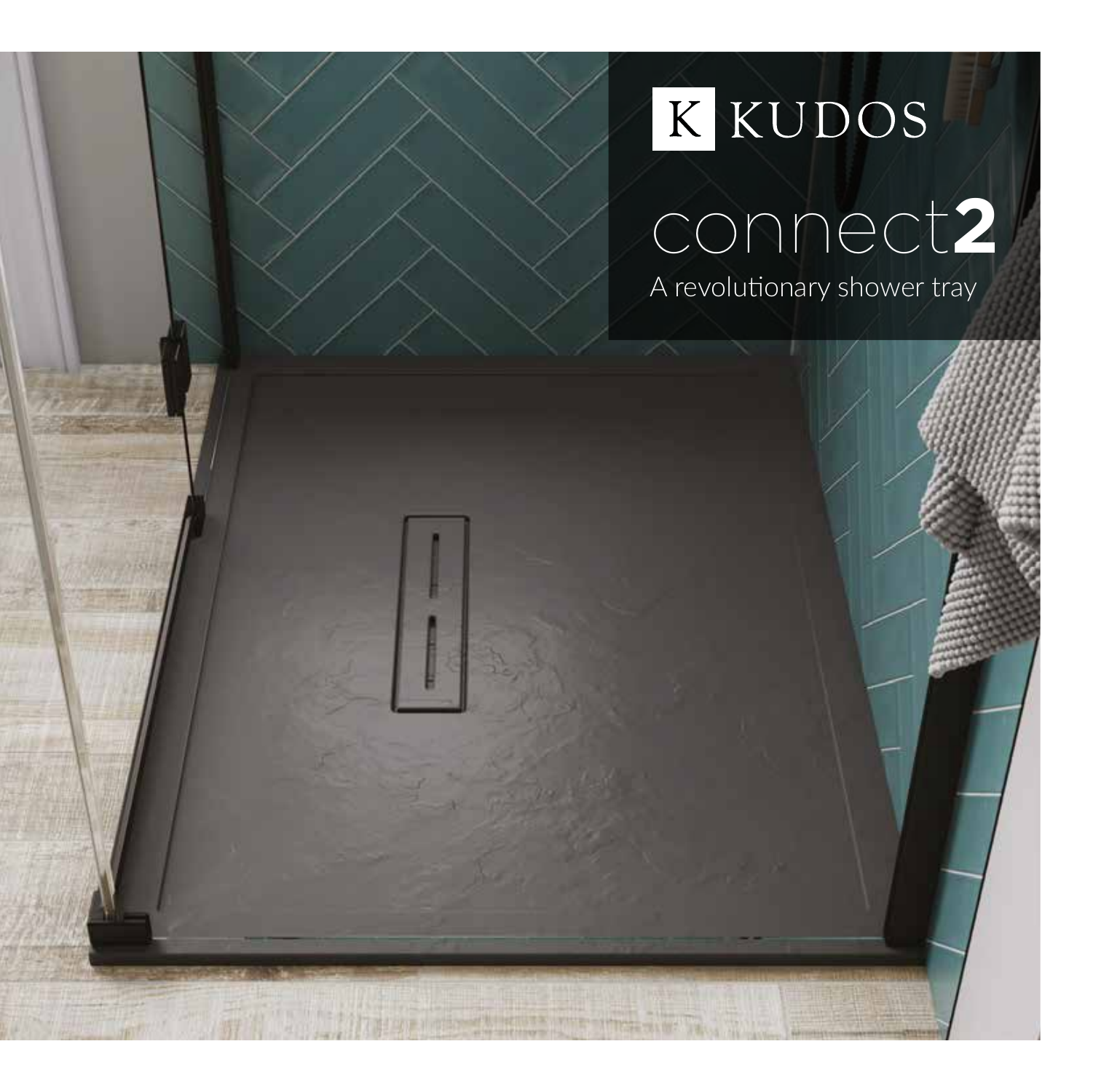## The revolutionary connect2 shower tray

The stunning looking connect2 is a uniquely designed shower tray featuring two offset waste positions that ensures an obstruction free connection. Whether square, rectangular or quadrant - whatever the size, the connect2 tray will allow you to connect the waste fitting without the need to reposition joists or raise the tray onto a plinth.



#### **Features**

- + Unique design avoids the need to cut joists or lift the tray onto a plinth
- + Guaranteed to work with all standard joist sizes and spans
- + Structural resin bonded stone filler for increased stability
- + Super slim at only 35mm high
- + Supplied with a reinforced colour matched waste cover that is magnetically secured, comfortable underfoot and is easily removed for cleaning
- + Supplied with a dedicated high flow waste



The unique design of the connect2 tray ensures obstruction free waste connection irrespective of joist position or direction.



connect2 trays are supplied with a high flow waste and a blanking plug secured with solvent weld (not supplied) to block the unused waste hole.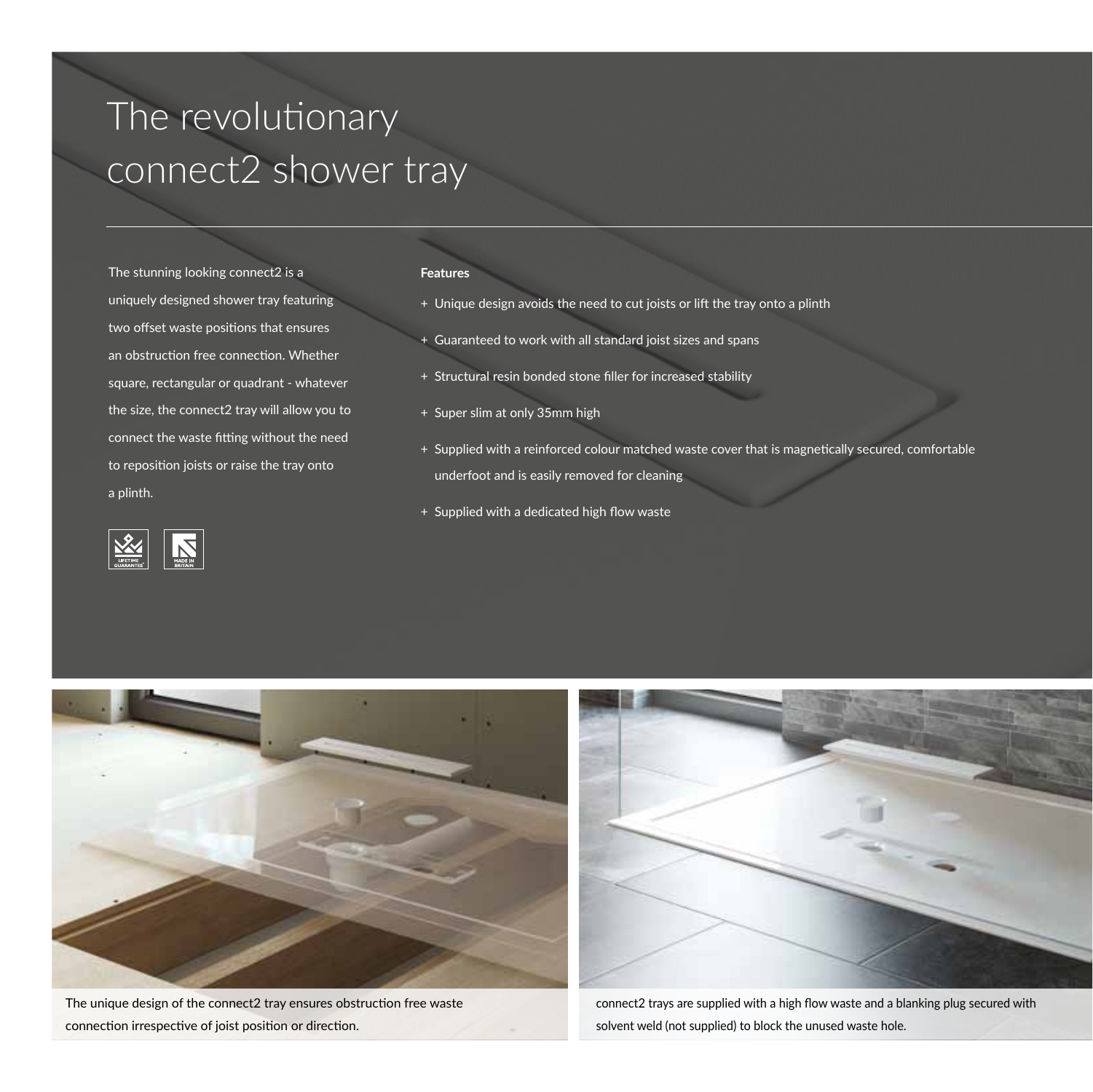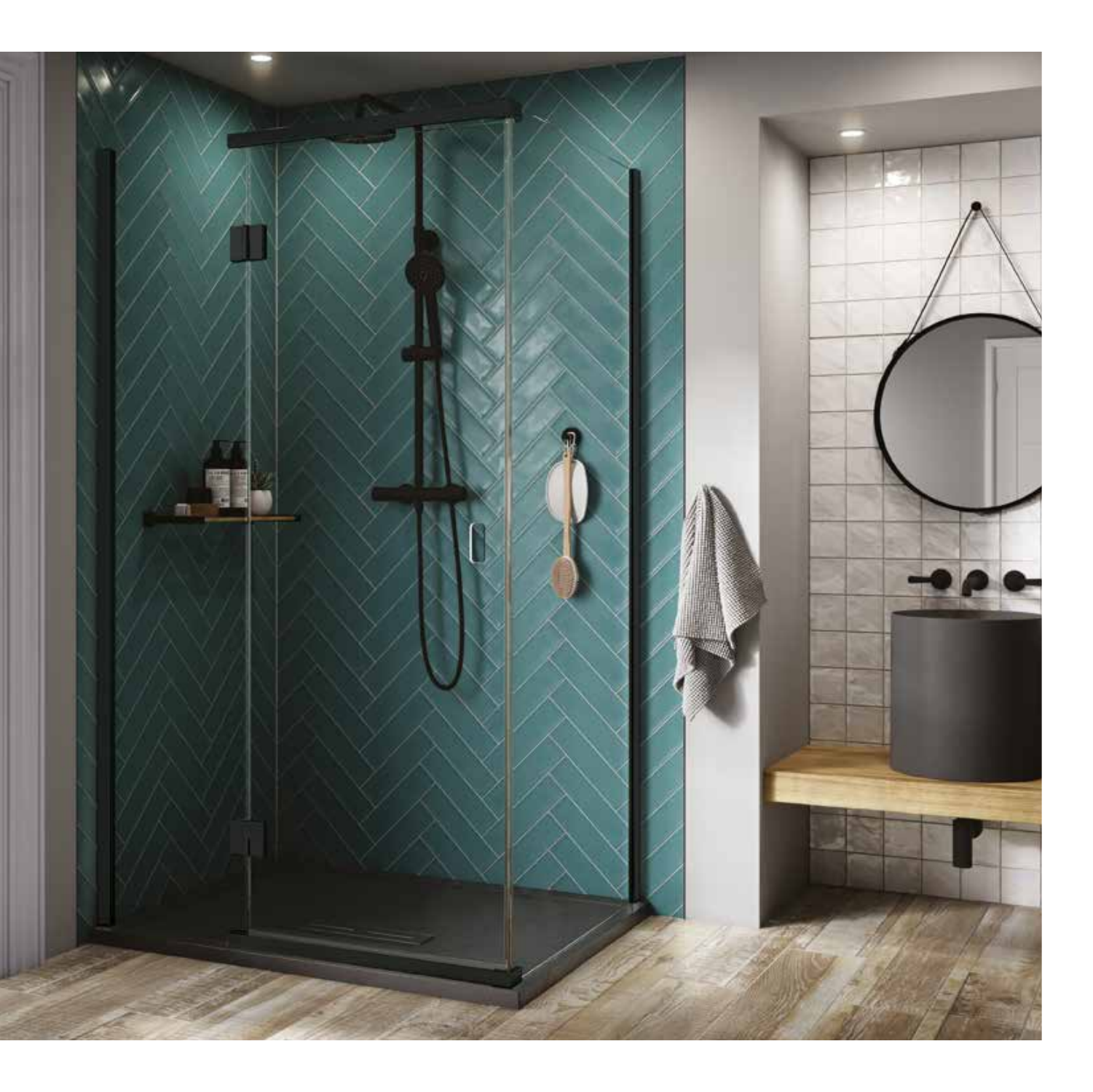### Connect2 shower trays now available in 3 finishes

#### High Gloss Shower Trays

Manufactured from the highest quality materials, which includes an acrylic capped ABS skin, which provide a superb high gloss finish that is durable as well as being resistant to impact damage and staining. waste connection free from joist obstruction.



#### Slip Resistant Shower Trays

Connect2 SR Trays feature the latest development in surface material which exceeds all EU standards for barefoot bathing. The slip resistant properties are embedded in the material, rather than a coating on the surface, meaning it cannot be removed and is comfortable to stand on. The textured surface provides a high level of scratch and stain resistance ensuring that your tray maintains a pristine appearance throughout its lifetime.

#### Slate Effect Shower Trays

Connect2 slate effect trays feature an exclusive surface pattern, taken directly from a piece of local slate, for a truly authentic finish. The acrylic capped surface is slip, stain and impact resistant and contains an anti-microbial additive to inhibit the growth of bacteria and mould.

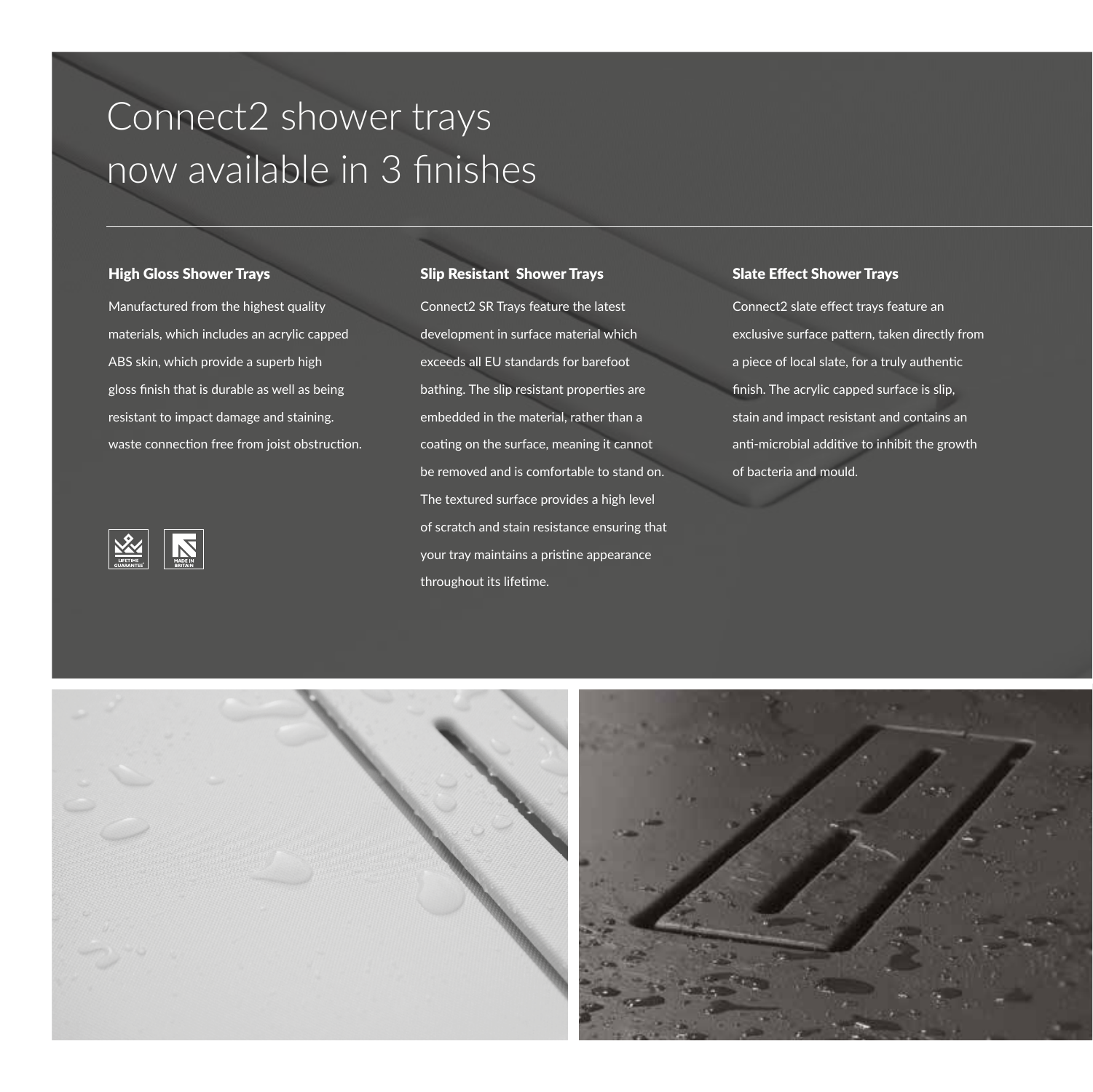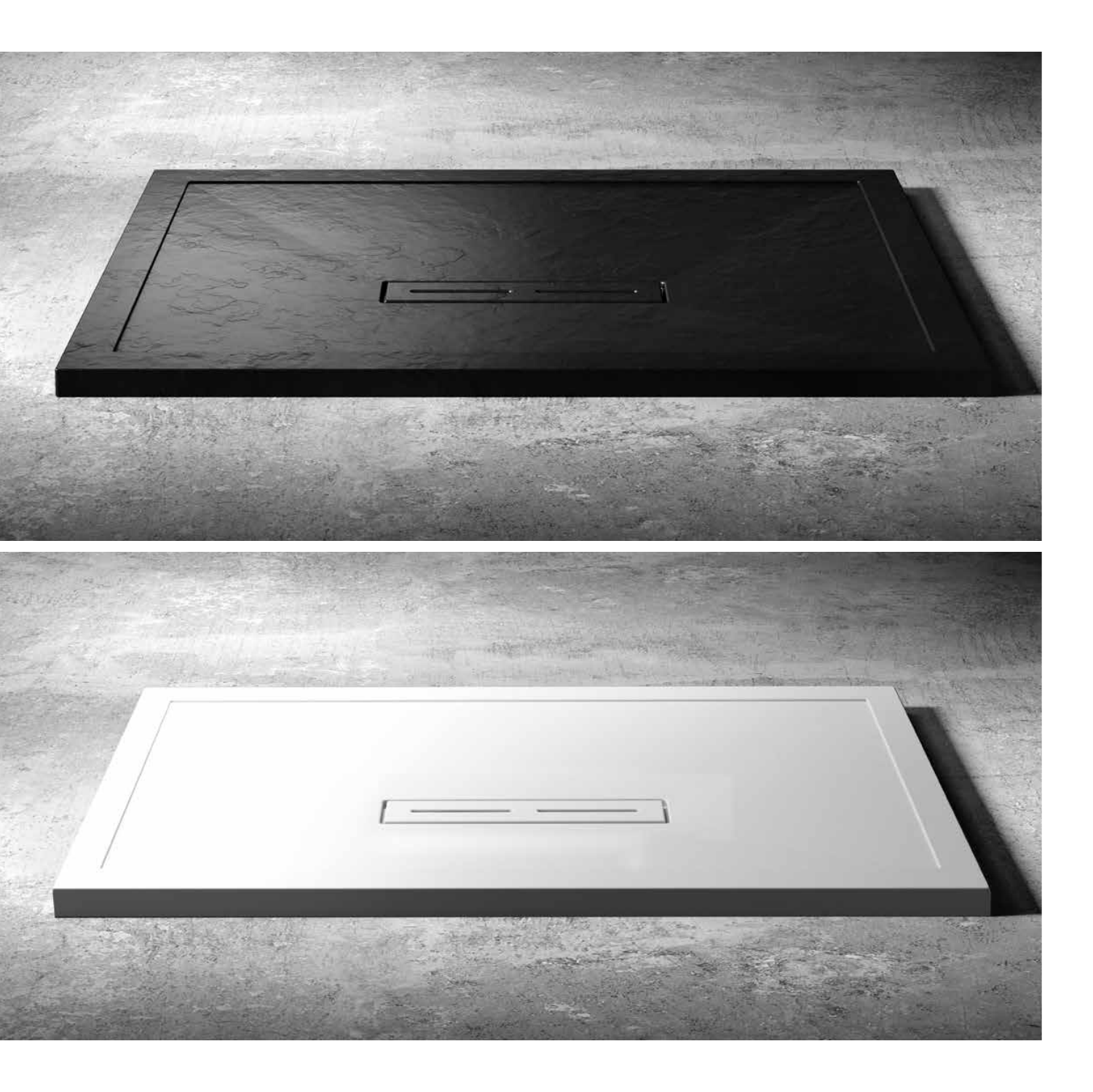## A revolution in shower tray design

Whether square, rectangular or quadrant - whatever the size, the connect2 tray will allow you to connect the waste fitting without the need to

reposition joists or raise the tray onto a plinth.





Where joists run parallel to the width of the tray, at least one hole will always be clear.





Where joists run parallel to the length of the tray and both holes are obstructed, simply turn the tray 180°. The unique offset position will ensure both will become free.





With the unique connect2 design even Quadrant and the Kudos unique Full Curve shape trays have the ability to avoid joists.



The unique design of the connect2 tray ensures obstruction free waste connection irrespective of joist position or direction.



connect2 trays are supplied with a high flow waste and a blanking plug secured with solvent weld (not supplied) to block the unused waste hole.



connect2 trays are supplied with a stylish colour matched linear waste cover, magnetically secured and reinforced for comfort and stability underfoot.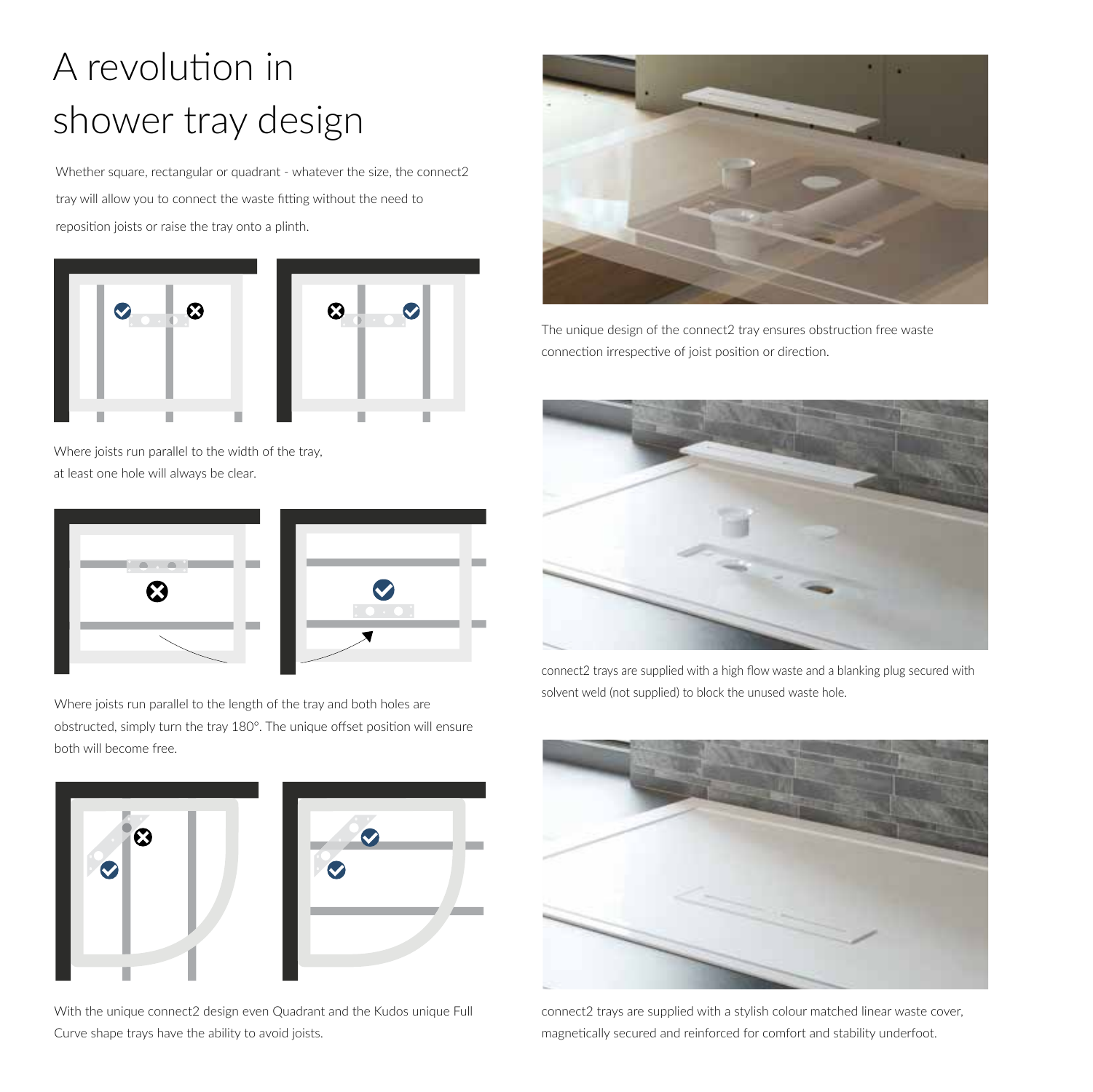#### **Codes & Dimensions**

| Size (Length x Width)                          |                        | <b>Standard High Gloss</b><br><b>Product Code</b> | SR (Slip Resistant)<br><b>Product Code</b> | <b>Slate Finish</b><br><b>Product Code</b> |
|------------------------------------------------|------------------------|---------------------------------------------------|--------------------------------------------|--------------------------------------------|
| 800mm x 800mm                                  |                        | C2T80                                             | C2T80SR                                    | C2T80SLGR                                  |
| 900mm x 900mm                                  | SQUARE                 | C <sub>2</sub> T <sub>90</sub>                    | C2T90SR                                    | C2T90SLGR                                  |
| 1000mm x 800mm                                 | <b>RECTANGULAR</b>     | C2T10080                                          | C2T10080SR                                 | C2T10080SLGR                               |
| 1000mm x 900mm                                 |                        | C2T10090                                          | C2T10090SR                                 | C2T10090SLGR                               |
| 1100mm x 800mm                                 |                        | C2T11080                                          | C2T11080SR                                 | C2T11080SLGR                               |
| 1200mm x 800mm                                 |                        | C2T12080                                          | C2T12080SR                                 | C2T12080SLGR                               |
| 1200mm x 900mm                                 |                        | C2T12090                                          | C2T12090SR                                 | C2T12090SLGR                               |
| 1300mm x 800mm                                 |                        | C2T13080                                          | C2T13080SR                                 | C2T13080SLGR                               |
| 1400mm x 700mm                                 |                        | C2T14070                                          | C2T14070SR                                 | C2T14070SLGR                               |
| 1400mm x 800mm                                 |                        | C2T14080                                          | C2T14080SR                                 | C2T14080SLGR                               |
| 1400mm x 900mm                                 |                        | C2T14090                                          | C2T14090SR                                 | C2T14090SLGR                               |
| 1500mm x 700mm                                 |                        | C2T15070                                          | C2T15070SR                                 | C2T15070SLGR                               |
| 1500mm x 800mm                                 |                        | C2T15080                                          | C2T15080SR                                 | C2T15080SLGR                               |
| 1500mm x 900mm                                 |                        | C2T15090                                          | C2T15090SR                                 | C2T15090SLGR                               |
| 1600mm x 700mm                                 |                        | C2T16070                                          | C2T16070SR                                 | C2T16070SLGR                               |
| 1600mm x 800mm                                 |                        | C2T16080                                          | C2T16080SR                                 | C2T16080SLGR                               |
| 1700mm x 700mm                                 |                        | C2T17070                                          | C2T17070SR                                 | C2T17070SLGR                               |
| 1700mm x 800mm                                 |                        | C2T17080                                          | C2T17080SR                                 | C2T17080SLGR                               |
| 1700mm x 900mm                                 |                        | C2T17090                                          | C2T17090SR                                 | C2T17090SLGR                               |
| 900mm x 900mm<br>Quadrant                      | QUADRANT               | C2T90Q                                            | C2T90QSR                                   | C2T90QSLGR                                 |
| 1000mm x 1000mm<br>Quadrant                    |                        | C2TQ100                                           | C2TQ10QSR                                  | C2TQ10QSLGR                                |
| Offset Quadrant<br>900mm x 800mm <sup>T</sup>  | <b>DFFSET QUADRANT</b> | C2TQ9080                                          | C2TQ9080SR                                 | C2TQ9080SLGR                               |
| Offset Quadrant<br>$1000$ mm x 800mm $T$       |                        | C2TQ1080                                          | C2TQ1080SR                                 | C2TQ1080SLGR                               |
| Offset Quadrant<br>$1000$ mm x 900mm $T$       |                        | C2TQ1090                                          | C2TQ1090SR                                 | C2TQ1090SLGR                               |
| Offset Quadrant<br>1200mm x 800mm <sup>+</sup> |                        | C2TQ1280                                          | C2TQ1280SR                                 | C2TQ1280SLGR                               |
| Offset Quadrant<br>1200mm x 900mm <sup>T</sup> |                        | C2TQ12090                                         | C2TQ12090SR                                | C2TQ12090SLGR                              |
| Product Specific Trays $^{\dagger\dagger}$     |                        |                                                   |                                            |                                            |
| Curved 910mm                                   | CURVED                 | C2T91C                                            | C2T91CSR                                   | C2T91CSLGR                                 |
| Offset Curved<br>$1000$ mm x 810mm $†$         |                        | C2T10081C                                         | C2T10081CSR                                | C2T10081CSLGR                              |

**Waste Locations**



#### **Square & Rectangular shower trays**

Position of waste holes relative to the centre of each tray. **All sizes: A - 95mm B - 100mm** 



#### **Quadrant & Full Curve shower trays**

Position of waste holes in relation to the 90° angle corner.

**All sizes: A - 336mm B - 142mm C - 275mm**



† Please add **RH** or **LH** to the product code to indicate left or right handing.

†† Connect2 Curved Trays are product specific and are only suitable for use with Kudos Original Classic and Original6.